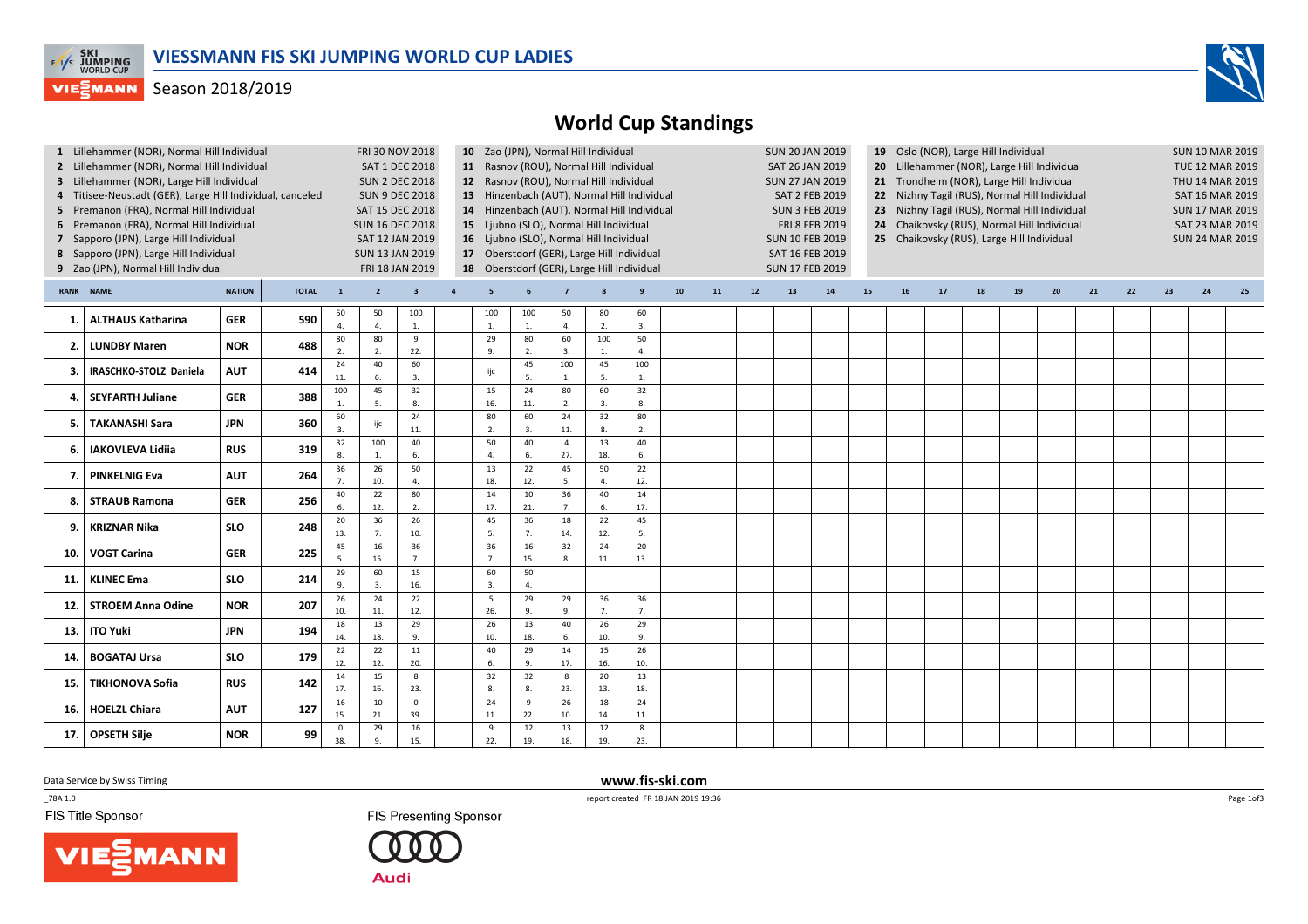

**VIESMANN** Season 2018/2019



|     | <b>RANK NAME</b>                  | <b>NATION</b> | <b>TOTAL</b>            | $\mathbf{1}$                   | $\overline{2}$                 | $\overline{\mathbf{3}}$        | $\overline{a}$ | 5                              |                                | $\overline{7}$        | 8                              | 9                              | 10 <sub>1</sub> | 11 | 12 | 13 | 14 | 15 | 16 | 17 | 18 | 19 | 20 | 21 | 22 | 23 | 24 | 25 |
|-----|-----------------------------------|---------------|-------------------------|--------------------------------|--------------------------------|--------------------------------|----------------|--------------------------------|--------------------------------|-----------------------|--------------------------------|--------------------------------|-----------------|----|----|----|----|----|----|----|----|----|----|----|----|----|----|----|
| 18. | <b>KUSTOVA Alexandra</b>          | <b>RUS</b>    | 97                      | 9<br>22.                       | 8<br>23.                       | 45<br>5.                       |                | $\overline{\mathbf{3}}$<br>28. | $\overline{\mathbf{3}}$<br>28. | $\mathbf 0$<br>31.    | 11<br>20.                      | 18<br>14.                      |                 |    |    |    |    |    |    |    |    |    |    |    |    |    |    |    |
| 19. | <b>MALSINER Lara</b>              | <b>ITA</b>    | 87                      | 15<br>16.                      | 18<br>14.                      | ngc                            |                | 20<br>13.                      | 22<br>12.                      | $\overline{2}$<br>29. | 10<br>21.                      |                                |                 |    |    |    |    |    |    |    |    |    |    |    |    |    |    |    |
| 20. | <b>RUNGGALDIER Elena</b>          | <b>ITA</b>    | 77                      | 13<br>18.                      | $\overline{\mathbf{3}}$<br>28. | 10<br>21.                      |                | $\mathsf 0$<br>37.             | $\mathsf{O}\xspace$<br>38.     | 22<br>12.             | 29<br>9.                       | $\mathsf 0$<br>31.             |                 |    |    |    |    |    |    |    |    |    |    |    |    |    |    |    |
| 20. | SEIFRIEDSBERGER Jacqueline        | <b>AUT</b>    | 77                      | $\overline{2}$<br>29.          | $\mathsf 0$<br>38.             | 20<br>13.                      |                | 16<br>15.                      | 14<br>17.                      | 9<br>22.              | $\,$ 6 $\,$<br>25.             | 10<br>21.                      |                 |    |    |    |    |    |    |    |    |    |    |    |    |    |    |    |
| 20. | <b>IWABUCHI Kaori</b>             | <b>JPN</b>    | 77                      | 12<br>19.                      | 12<br>19.                      | $\overline{2}$<br>29.          |                | 12<br>19.                      | $\overline{4}$<br>27.          | 12<br>19.             | $\overline{7}$<br>24.          | 16<br>15.                      |                 |    |    |    |    |    |    |    |    |    |    |    |    |    |    |    |
| 23. | <b>MORAT Lucile</b>               | <b>FRA</b>    | 71                      | 10<br>21.                      | 9<br>22.                       | 13<br>18.                      |                | 18<br>14.                      | $\overline{7}$<br>24.          | $\mathsf 0$<br>39.    | $\overline{\mathbf{3}}$<br>28. | 11<br>20.                      |                 |    |    |    |    |    |    |    |    |    |    |    |    |    |    |    |
| 24. | <b>SETO Yuka</b>                  | <b>JPN</b>    | 70                      | nqc                            | 32                             | $\mathbf{1}$                   |                | $\overline{0}$                 | $5\phantom{.0}$                | 20                    | nqc                            | 12                             |                 |    |    |    |    |    |    |    |    |    |    |    |    |    |    |    |
| 24. | <b>RUPPRECHT Anna</b>             | <b>GER</b>    | 70                      | $7\overline{ }$                | 8.<br>$\overline{4}$           | 30.<br>$\mathbf 0$             |                | 33.<br>10                      | 26.<br>18                      | 13.<br>6              | 16                             | 19.<br>9                       |                 |    |    |    |    |    |    |    |    |    |    |    |    |    |    |    |
| 26. | <b>ROGELJ Spela</b>               | <b>SLO</b>    | 63                      | 24.<br>$\mathbf{1}$            | 27.<br>nqc                     | 33.<br>5                       |                | 21.<br>22                      | 14.<br>15                      | 25.<br>$\mathbf{1}$   | 15.<br>$\overline{4}$          | 22.<br>15                      |                 |    |    |    |    |    |    |    |    |    |    |    |    |    |    |    |
| 27. | <b>LEMARE Lea</b>                 | <b>FRA</b>    | 61                      | 30.<br>8                       | 11                             | 26.<br>18                      |                | 12.<br>$\overline{2}$          | 16.<br>$\mathbf 0$             | 30.<br>$\overline{7}$ | 27.<br>9                       | 16.<br>6                       |                 |    |    |    |    |    |    |    |    |    |    |    |    |    |    |    |
| 27. | <b>MARUYAMA Nozomi</b>            | <b>JPN</b>    | 61                      | 23.                            | 20.<br>$\overline{2}$          | 14.<br>6                       |                | 29.<br>8                       | 34.<br>8                       | 24.<br>16             | 22.<br>14                      | 25.<br>$\overline{7}$          |                 |    |    |    |    |    |    |    |    |    |    |    |    |    |    |    |
|     |                                   |               |                         | nqc<br>$\mathbf 0$             | 29.<br>$\overline{7}$          | 25.<br>12                      |                | 23.<br>$\mathbf 0$             | 23.                            | 15.<br>15             | 17.<br>5                       | 24.                            |                 |    |    |    |    |    |    |    |    |    |    |    |    |    |    |    |
| 29. | <b>BRECL Jerneja</b>              | <b>SLO</b>    | 39                      | 31.<br>$\overline{\mathbf{3}}$ | 24.<br>$\mathbf{0}$            | 19.<br>$\mathbf{0}$            |                | 35.<br>$\overline{7}$          | nqc<br>$\overline{7}$          | 16.<br>11             | 26.<br>1                       | 5                              |                 |    |    |    |    |    |    |    |    |    |    |    |    |    |    |    |
| 30. | LI Xueyao                         | <b>CHN</b>    | 34                      | 28.<br>11                      | 34.<br>5                       | 38.<br>$\mathbf 0$             |                | 24.                            | 24.<br>$\overline{2}$          | 20.<br>$\mathbf 0$    | 30.<br>8                       | 26.<br>$\mathbf{0}$            |                 |    |    |    |    |    |    |    |    |    |    |    |    |    |    |    |
| 31. | VTIC Maja                         | <b>SLO</b>    | 26                      | 20.                            | 26.<br>14                      | 34.<br>$\mathbf 0$             |                | ngc<br>$\mathbf 0$             | 29.<br>11                      | 32.<br>$\mathbf 0$    | 23.<br>$\overline{0}$          | 35.<br>$\overline{\mathbf{0}}$ |                 |    |    |    |    |    |    |    |    |    |    |    |    |    |    |    |
| 32. | <b>HARALAMBIE Daniela</b>         | <b>ROU</b>    | 25                      | nqc                            | 17.                            | 31.<br>$\mathsf 0$             |                | 31.<br>$\overline{4}$          | 20.                            | 40.<br>10             | 35.<br>$\overline{2}$          | 38.<br>$\overline{4}$          |                 |    |    |    |    |    |    |    |    |    |    |    |    |    |    |    |
| 33. | <b>KYKKAENEN Julia</b>            | <b>FIN</b>    | 20                      | ijc                            | nqc                            | 35.<br>$\overline{7}$          |                | 27.                            | ngc                            | 21.                   | 29.                            | 27.                            |                 |    |    |    |    |    |    |    |    |    |    |    |    |    |    |    |
| 34. | <b>HESSLER Pauline</b>            | <b>GER</b>    | 19                      | 6<br>25.                       | 6<br>25.                       | 24.                            |                | $\mathsf 0$<br>32.             | nqc                            | $\circ$<br>37.        | $\mathsf 0$<br>31.             | $\overline{\mathbf{0}}$<br>33. |                 |    |    |    |    |    |    |    |    |    |    |    |    |    |    |    |
| 35. | <b>BRAATEN Ingebjoerg Saglien</b> | <b>NOR</b>    | 18                      | $\overline{4}$<br>27.          | $\mathbf 0$<br>31.             | 14<br>17.                      |                | ngc                            | ngc                            | ngc                   | ngc                            | $\overline{\mathbf{0}}$<br>45. |                 |    |    |    |    |    |    |    |    |    |    |    |    |    |    |    |
| 36. | <b>EDER Lisa</b>                  | <b>AUT</b>    | $12$                    |                                |                                |                                |                | 11<br>20.                      | $\mathbf{1}$<br>30.            |                       |                                |                                |                 |    |    |    |    |    |    |    |    |    |    |    |    |    |    |    |
| 37. | <b>CLAIR Julia</b>                | <b>FRA</b>    | 9                       | $\mathbf 0$<br>33.             | $\mathbf 0$<br>33.             | $\overline{\mathbf{3}}$<br>28. |                | 6<br>25.                       | nqc                            |                       |                                |                                |                 |    |    |    |    |    |    |    |    |    |    |    |    |    |    |    |
| 38. | <b>SHIGENO Misaki</b>             | <b>JPN</b>    | $\overline{\mathbf{z}}$ |                                |                                |                                |                |                                |                                | $\overline{4}$<br>27. |                                | $\overline{\mathbf{3}}$<br>28. |                 |    |    |    |    |    |    |    |    |    |    |    |    |    |    |    |
| 39. | <b>IWASA Haruka</b>               | <b>JPN</b>    | 5                       | $\mathbf 0$<br>32.             | $\mathbf 0$<br>39.             | ngc                            |                | $\circ$<br>36.                 | $\mathbf 0$<br>37.             | 5<br>26.              | $\mathbf{0}$<br>32.            | $\mathbf{0}$<br>34.            |                 |    |    |    |    |    |    |    |    |    |    |    |    |    |    |    |

Data Service by Swiss Timing

 $-78A 1.0$ 

FIS Title Sponsor





 www.fis-ski.comreport created FR 18 JAN 2019 19:36

Page 2of3